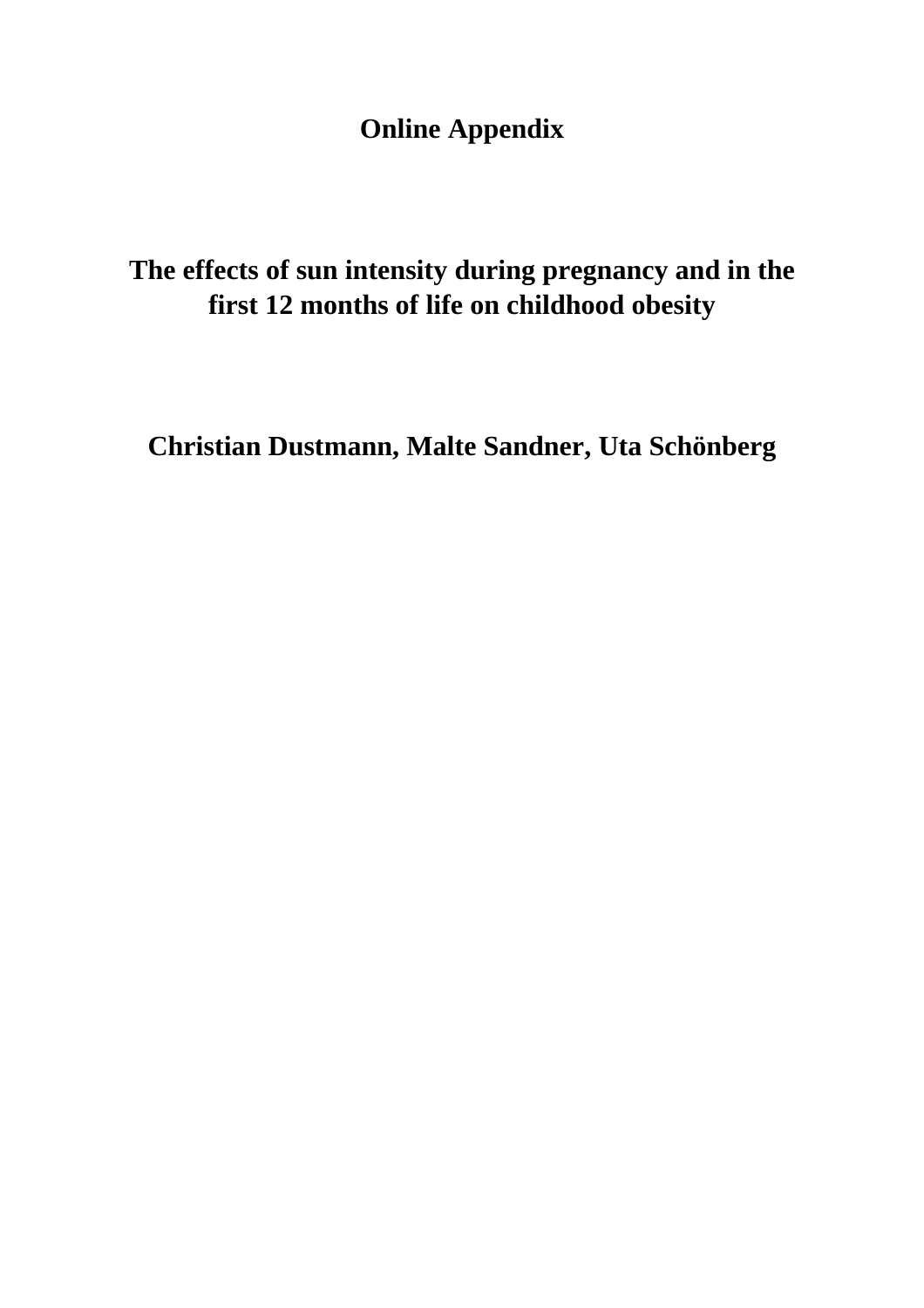## **Appendix A: District Mobility from Pregnancy to the Child's Six Birthday**

Our data record information on district only at age 6, not at birth. If families are mobile across districts between birth and age 6, this will lead to measurement error in our sunshine measures. Overall, mobility in Germany is low. For the state of Lower Saxony, parents were asked in the school entry examinations whether they changed address over the past 2 years. Less than 2% of parents did so.

To investigate district mobility more widely, we draw on two external data sources, the German Socio Economic Panel (GSOEP), a longitudinal survey of up to 14,000 households available for the years 1985 to 2017, and the Sample of Integrated Labor Market Biographies (SIAB), a 2% random sample of employees covered by the social security system available for the years 1975 to 2017.While an important advantage of the SIAB over the GSOEP is the much larger sample size, important drawbacks are that it is possible to identify district moves only for mothers who took parental leave and returned to work by age 6. Moreover, only the place of work, not the place of residence, is observed. A drawback of the GSOEP, on the other hand, is that residence at birth is available at a more aggregated district level than districts; in our main sample, the 44 districts are aggregated into 7 "areas".

According to the SIAB, in a sample of mothers who signed up for parental leave between 1986 and 2001 (22,335 mothers), 72.8% returned to work by age 6. Of those, 15.7% worked in a district at their child's sixth birthday (or, if not working at their child's sixth birthday, at the time they were last observed working) that is different from the district they were employed at before giving birth. When additionally restricting the sample to mothers who give birth in our sample districts (3,821 mothers), 73.1% returned to work by age 6 and 15.1% of those work in a different district than they were employed at before giving birth. In the GSOEP, there are 2,947 mothers who gave birth between 1986 and 2001. Of those, 8.6% moved between "areas". Focusing only on the "areas" included in our sample (388 mothers), 8.5% moved. Overall, these numbers confirm that district mobility in Germany is low.

Importantly, it is highly unlikely that families base their mobility decisions on expected sunshine hours in the destination district. After all, future sunshine hours in a specific district, conditional on district-by-year of birth and month of birth fixed effects—the key control variables in our regressions—are impossible to predict. District mobility therefore creates unsystematic measurement error in sunshine hours in our specification, leading to an attenuation bias toward zero in our estimates. Our estimates may therefore be best understood as a lower bound for the effects of sunshine hours in pregnancy and infancy on adiposity risk at age 6.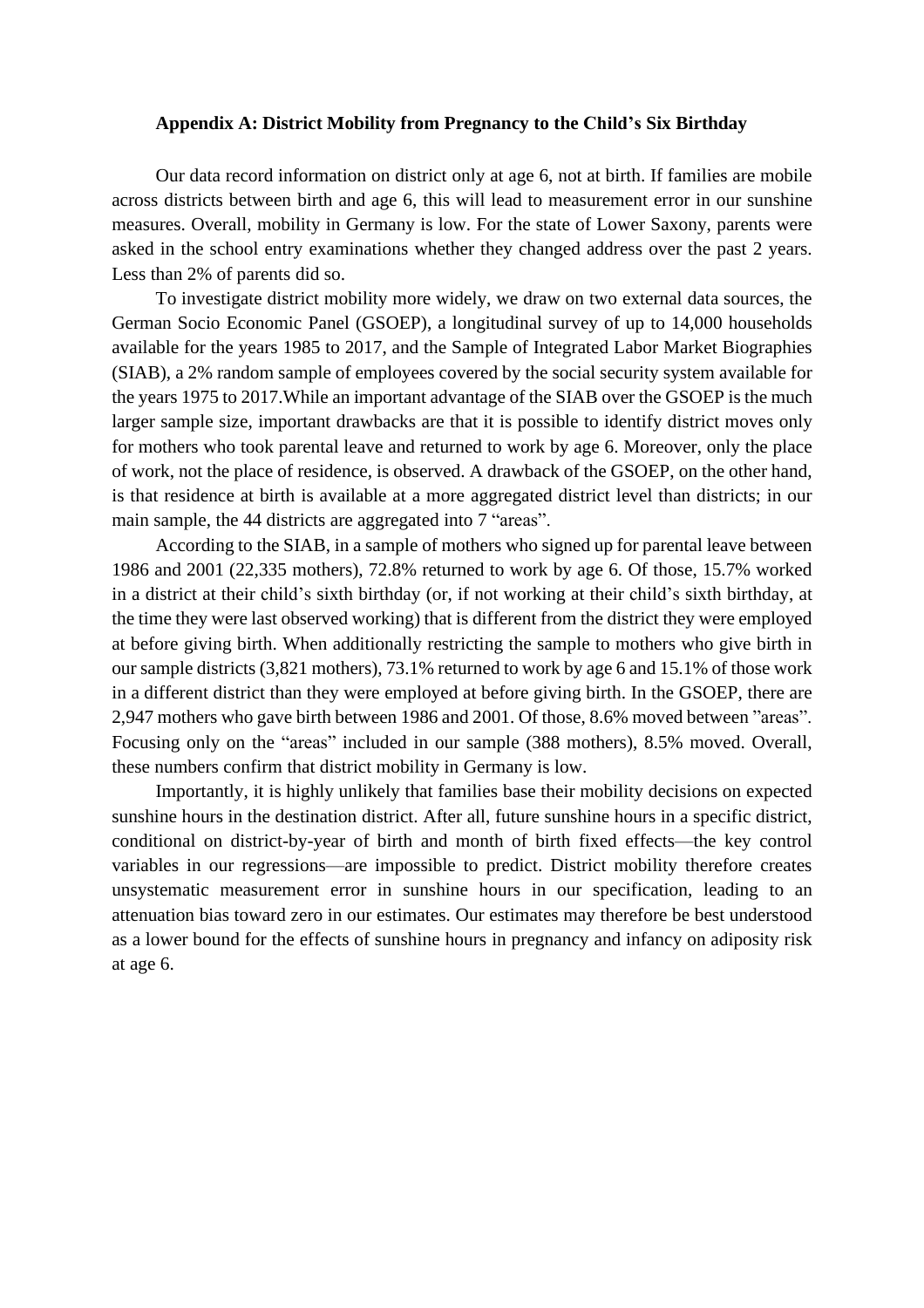## **Appendix B: Additional Results**



*Notes:* The figure plots average sunshine hours in the first six months after birth for May born children by region of birth. Darker colors denote more sunshine hours. *Data source* : 21 weather stations.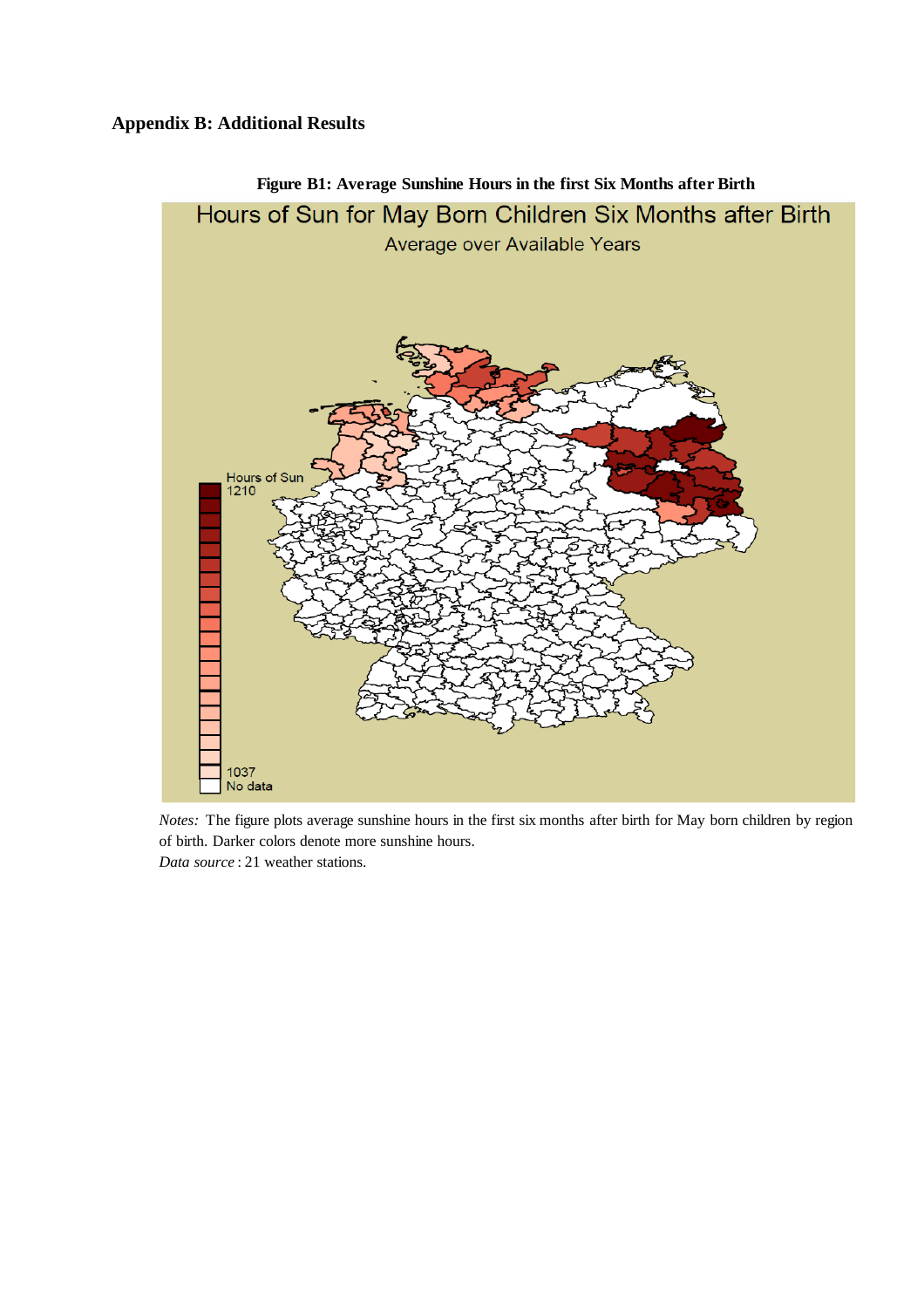| т гедиансу ани гизе усагз от ене он жирозну кизк ас жде о | (1)         | (2)      |
|-----------------------------------------------------------|-------------|----------|
|                                                           | temperature | rainfall |
|                                                           |             |          |
|                                                           | 0.001       | 0.001    |
| average temperature/rainfall in pregnancy                 | (0.003)     | (0.001)  |
|                                                           | 0.000       | 0.001    |
| average temperature/rainfall first 6 months of life       | (0.003)     | (0.001)  |
|                                                           | 0.000       | $-0.001$ |
| average temperature/rainfall 6 to 11 months after birth   | (0.003)     | (0.001)  |
|                                                           | 0.003       | 0.000    |
| average temperature/rainfall 12 to 80 months after birth  | (0.003)     | (0.004)  |
|                                                           |             |          |
|                                                           |             |          |
|                                                           | 0.001       | 0.000    |
| average temperature/rainfall in pregnancy                 | (0.001)     | (0.001)  |
|                                                           | 0.001       | 0.000    |
| average temperature/rainfall first 6 months of life       | (0.002)     | (0.001)  |
|                                                           | 0.001       | $-0.001$ |
| average temperature/rainfall 6 to 11 months after birth   | (0.002)     | (0.001)  |
|                                                           | 0.000       | 0.002    |
| average temperature/rainfall 12 to 80 months after birth  | (0.001)     | (0.002)  |
|                                                           |             |          |
|                                                           | 0.000       | 0.000    |
| average temperature/rainfall in pregnancy                 | (0.001)     | (0.0004) |
|                                                           | 0.000       | 0.000    |
| average temperature/rainfall first 6 months of life       | (0.001)     | (0.0003) |
|                                                           | 0.001       | 0.000    |
| average temperature/rainfall 6 to 11 months after birth   | (0.001)     | (0.0002) |
|                                                           | 0.001       | 0.000    |
| average temperature/rainfall 12 to 80 months after birth  | (0.001)     | (0.001)  |
|                                                           |             |          |
| Observations                                              | 664,307     | 666,084  |

| Table B1: Effects of Average Temperature and Cumulative Rainfall During |
|-------------------------------------------------------------------------|
| <b>Pregnancy and First years of Life on Adiposity Risk at Age 6</b>     |

*Notes:* The table reports the effects of average temperature (in Celsius, column (1)) and cumulative rainfall (sum of rainfall per hour in millimeters, column (2)) during pregnancy, in the first six months after birth, between months 6 to 12 after birth, and between months 12 and 80 after birth, on children's risk of overweight, obesity and severe obesity at age six. Overweight, obesity, and severe obesity are defined, respectively, as  $>=85th$ ,  $>=95th$ , and  $>=99th$  percentile in the genderand age (in months)-specific BMI distributions. In both columns, we estimate linear probability models and control for, as in equation (1), district-by-birth year and month of birth fixed effects. Coefficients show the effects of an increase by one standard deviation in temperature and rainfall on adiposity risk at age 6. Standard errors are clustered at the "weather station district" level (districts that are assigned different weather station combinations (28 clusters)).

\* p<0.1; \*\* p<0.05; \*\*\* p<0.01.